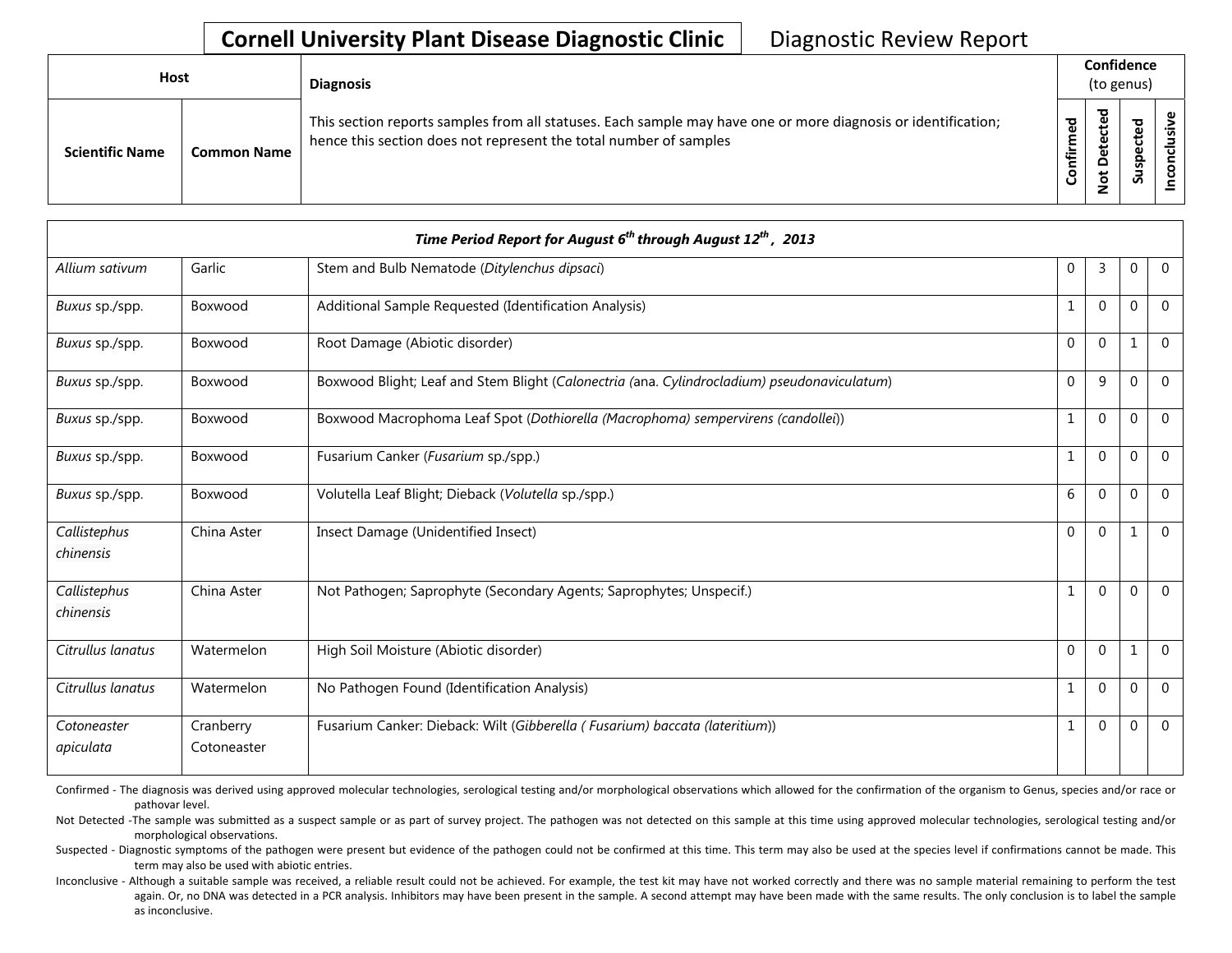| <b>Host</b>            |                    | <b>Diagnosis</b>                                                                                                                                                                   |          | Confidence<br>(to genus) |                              |                                |  |  |
|------------------------|--------------------|------------------------------------------------------------------------------------------------------------------------------------------------------------------------------------|----------|--------------------------|------------------------------|--------------------------------|--|--|
| <b>Scientific Name</b> | <b>Common Name</b> | This section reports samples from all statuses. Each sample may have one or more diagnosis or identification;<br>hence this section does not represent the total number of samples | ਠ<br>tir | ى                        | ᇃ<br>உ<br>௨<br><u>ທ</u><br>ທ | $\ddot{\phantom{0}}$<br>s<br>ဒ |  |  |

| Cotoneaster              | Cranberry     | Unknown Abiotic Disorder (Abiotic disorder)                                | $\mathbf 0$    | $\Omega$     | 1        | $\mathbf 0$  |
|--------------------------|---------------|----------------------------------------------------------------------------|----------------|--------------|----------|--------------|
| apiculata                | Cotoneaster   |                                                                            |                |              |          |              |
| Cucurbita maxima         | Giant Pumpkin | High Soil Moisture (Abiotic disorder)                                      | $\Omega$       | $\Omega$     |          | $\Omega$     |
| Cucurbita maxima         | Giant Pumpkin | No Pathogen Found (Identification Analysis)                                | $\mathbf{1}$   | $\Omega$     | $\Omega$ | $\Omega$     |
| Cucurbita sp./spp.       | Squash        | Cucumber Mosaic (Cucumber Mosaic Virus (CMV))                              | $\Omega$       | $\mathbf{1}$ | $\Omega$ | $\Omega$     |
| Cucurbita sp./spp.       | Squash        | Herbicide Injury; Exposure (Abiotic disorder)                              | $\overline{0}$ | $\Omega$     | 1        | $\mathbf 0$  |
| Cucurbita sp./spp.       | Squash        | Papaya Ringspot (Papaya Ringspot Virus (PRSV) (Watermelon Mosaic Virus 1)) | $\mathbf 0$    | $\mathbf{1}$ | $\Omega$ | $\mathbf{0}$ |
| Cucurbita sp./spp.       | Squash        | Squash Mosaic (Squash Mosaic Virus (SQMV))                                 | $\mathbf 0$    | $\mathbf{1}$ | $\Omega$ | $\mathbf 0$  |
| Cucurbita sp./spp.       | Squash        | Zucchini Yellow Mosaic (Zucchini Yellow Mosaic Virus (ZYMV))               | $\Omega$       | $\mathbf{1}$ | $\Omega$ | $\Omega$     |
| Lycopersicon<br>sp./spp. | Tomato        | Chemical; Environmental Injury (Abiotic disorder)                          | $\Omega$       | $\Omega$     |          | $\Omega$     |
| Lycopersicon<br>sp./spp. | Tomato        | Early Blight; Leaf Spot (Alternaria solani)                                | $\overline{2}$ | $\Omega$     | $\Omega$ | $\Omega$     |
| Lycopersicon<br>sp./spp. | Tomato        | Not Pathogen; Saprophyte (Secondary Agents; Saprophytes; Unspecif.)        | $1\,$          | $\Omega$     | $\Omega$ | $\Omega$     |
| Lycopersicon<br>sp./spp. | Tomato        | Sour Rot (Geotrichum sp./spp.)                                             | $\mathbf{1}$   | $\Omega$     | $\Omega$ | $\Omega$     |

Confirmed - The diagnosis was derived using approved molecular technologies, serological testing and/or morphological observations which allowed for the confirmation of the organism to Genus, species and/or race or pathovar level.

Not Detected -The sample was submitted as a suspect sample or as part of survey project. The pathogen was not detected on this sample at this time using approved molecular technologies, serological testing and/or morphological observations.

Suspected - Diagnostic symptoms of the pathogen were present but evidence of the pathogen could not be confirmed at this time. This term may also be used at the species level if confirmations cannot be made. This term may also be used with abiotic entries.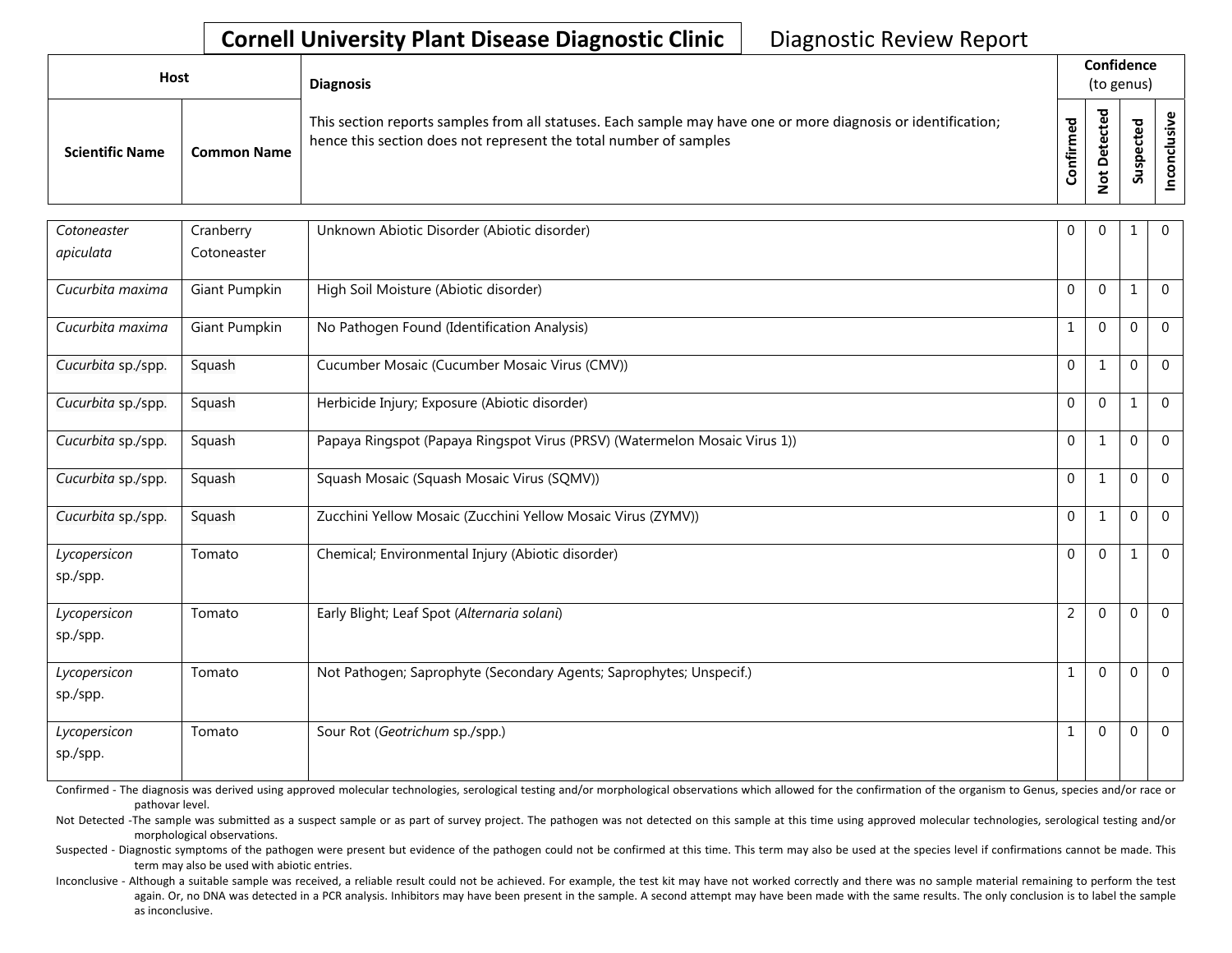| <b>Host</b>            |                    | <b>Diagnosis</b>                                                                                                                                                                   |                 | Confidence<br>(to genus) |             |   |  |  |
|------------------------|--------------------|------------------------------------------------------------------------------------------------------------------------------------------------------------------------------------|-----------------|--------------------------|-------------|---|--|--|
| <b>Scientific Name</b> | <b>Common Name</b> | This section reports samples from all statuses. Each sample may have one or more diagnosis or identification;<br>hence this section does not represent the total number of samples | ဥ<br>Ě<br>onfir | ठ<br>پ<br>پ<br>S         | ᇴ<br>௨<br>៹ | ں |  |  |

| Lycopersicon<br>sp./spp. | Tomato                | Chemical Injury (Abiotic disorder)                                   | $\mathbf 0$      | $\Omega$     | 1            | $\mathbf{0}$   |
|--------------------------|-----------------------|----------------------------------------------------------------------|------------------|--------------|--------------|----------------|
| Lycopersicon<br>sp./spp. | Tomato                | Gray Leaf Spot (Stemphylium botryosum)                               | $\Omega$         | $\Omega$     | $\mathbf{1}$ | $\mathbf{0}$   |
| Lycopersicon<br>sp./spp. | Tomato                | Nutrient Imbalance (Abiotic disorder)                                | $\mathbf 0$      | $\Omega$     | 1            | $\mathbf{0}$   |
| Lycopersicon<br>sp./spp. | Tomato                | Oedema; Edema (Abiotic disorder)                                     | $\mathbf 1$      | $\Omega$     | $\Omega$     | $\mathbf{0}$   |
| Lycopersicon<br>sp./spp. | Tomato                | Black Mold; Mildew (Alternaria alternata)                            | $\mathbf 0$      | $\Omega$     | 1            | $\overline{0}$ |
| Lycopersicon<br>sp./spp. | Tomato                | Tomato Spotted Wilt (Tomato Spotted Wilt Virus (TSWV))               | $\mathbf 1$      | $\mathbf{1}$ | $\Omega$     | $\overline{0}$ |
| Lycopersicon<br>sp./spp. | Tomato                | Unknown Abiotic Disorder (Abiotic disorder)                          | $\mathbf 0$      | $\Omega$     | 3            | $\mathbf 0$    |
| Picea pungens            | <b>Blue Spruce</b>    | Cytospora Canker; Dieback (Cytospora sp./spp.)                       | $\mathbf{1}$     | $\mathbf{0}$ | $\mathbf 0$  | $\overline{0}$ |
| Picea pungens            | <b>Blue Spruce</b>    | Stigmina Needle Blight (Stigmina lautii)                             | $\mathbf 1$      | $\mathbf{0}$ | $\mathbf 0$  | $\Omega$       |
| Pinus strobus            | Eastern White<br>pine | Armillaria Root Rot/ Mushroom Rot (Armillaria (Clitocybe) tabescens) | $\boldsymbol{0}$ | $\mathbf{1}$ | $\mathbf 0$  | $\Omega$       |

Confirmed - The diagnosis was derived using approved molecular technologies, serological testing and/or morphological observations which allowed for the confirmation of the organism to Genus, species and/or race or pathovar level.

Not Detected -The sample was submitted as a suspect sample or as part of survey project. The pathogen was not detected on this sample at this time using approved molecular technologies, serological testing and/or morphological observations.

Suspected - Diagnostic symptoms of the pathogen were present but evidence of the pathogen could not be confirmed at this time. This term may also be used at the species level if confirmations cannot be made. This term may also be used with abiotic entries.